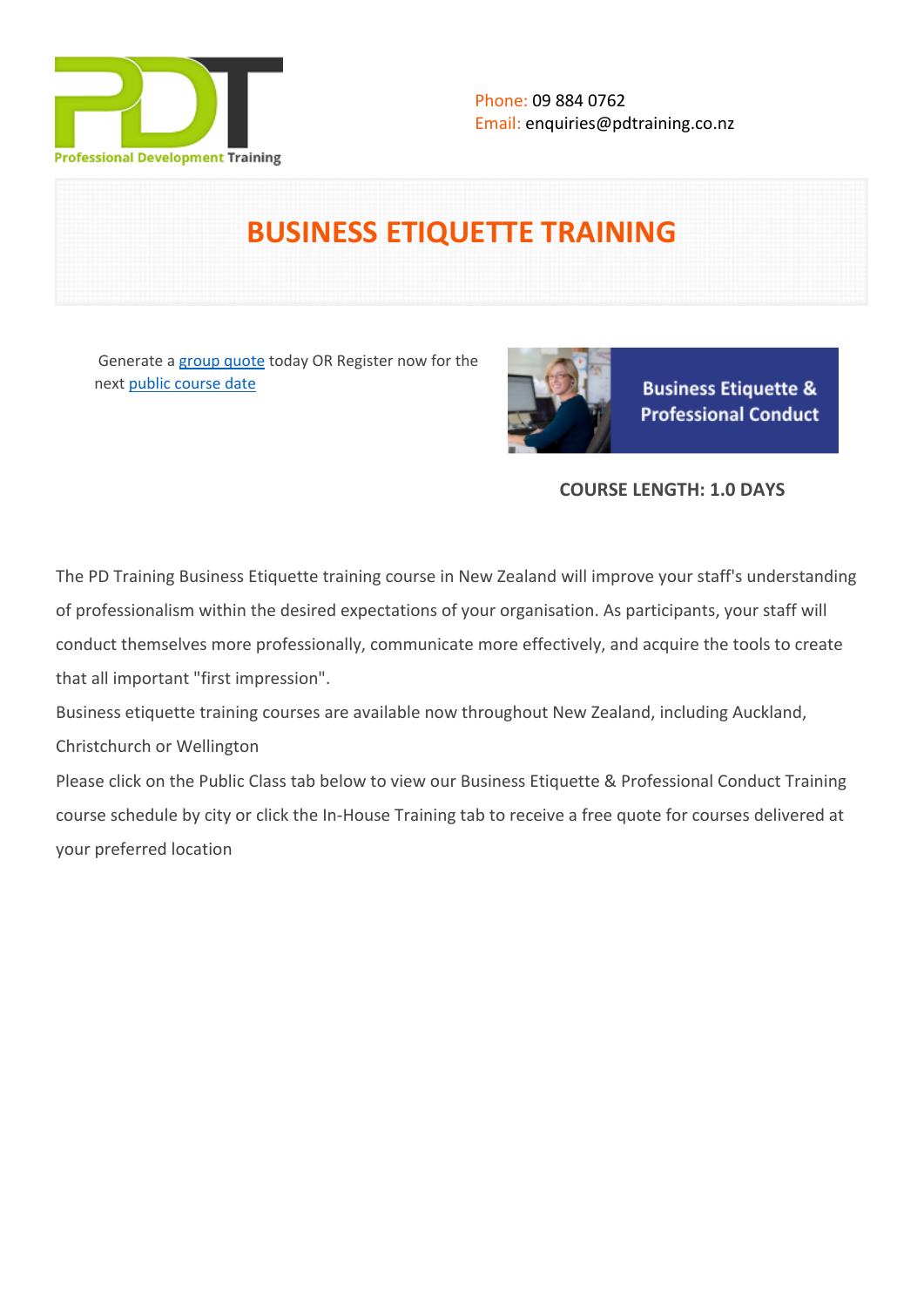# **BUSINESS ETIQUETTE TRAINING COURSE OUTLINE**

### **FOREWORD**

Business etiquette has never been more important in New Zealand and around the world. Traditional organisational structures and business communication is always evolving, however proper etiquette and professionalism are still important, both within the business and with external clients.

### **OUTCOMES**

### **After Completing this course, participants will:**

- Understand why business etiquette matters and how to improve business etiquette culture
- Understand the three components of business etiquette appearance, communication, and behaviour
- Know how to make a great first impression and how to dress appropriately
- Understand how to read body language
- Understand the intricacies of introducing people in business contexts and how to remember people's names
- Understand the art of conversation both in person and on the phone
- Understand how your personal style influences how you communicate
- Know the right way to behave online in a business context
- Explore the do's and don'ts of email etiquette
- Explore the business etiquette of different cultures and countries
- Know how to behave in business social contexts
- Understand the etiquette of how to deal with ethical dilemmas, personal issues, and difficult people

#### **MODULES**

#### **Lesson 1: Do Manners Matter?**

- The Case for Business Etiquette
- The ABC of Business Etiquette
- Reflection

#### **Lesson 2: How To Make An Impression**

- First Impressions do Count
- Nothing to Wear?
- **•** Grooming
- Body Language
- Reflection

#### **Lesson 3: The Personal Touch**

- Introduction Etiquette
- The Hand Shake
- Polite Conversation
- Personal Style
- Reflection

# **Lesson 4: Netiquette – Manners In The Online World**

- Civility on the Internet
- **•** Email Etiquette
- Social Media Etiquette
- Reflection